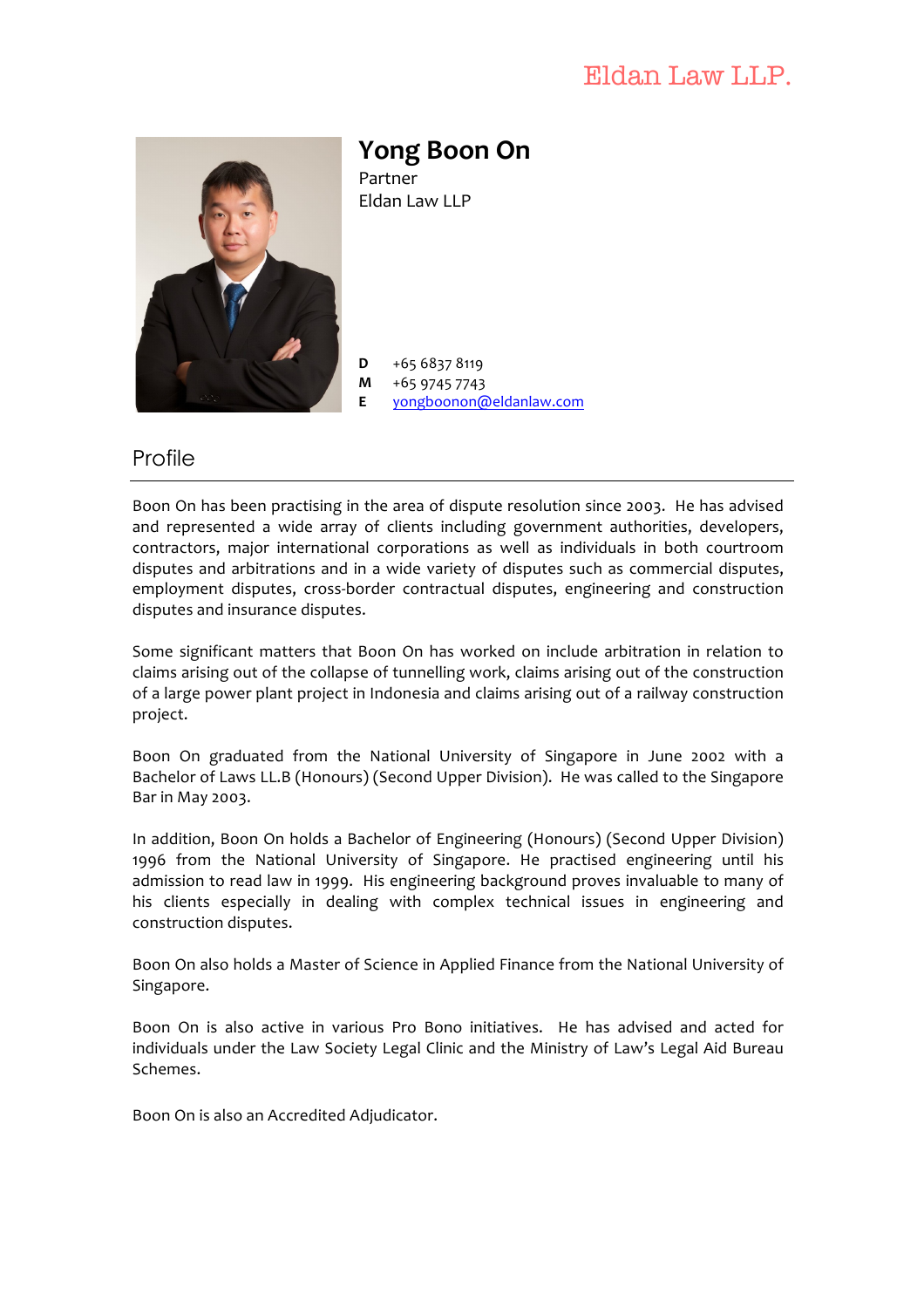## Qualifications

- LL.B. (Upper Second-Class Honours), National University of Singapore, 2002
- B. Eng (Upper Second-Class Honours), National University of Singapore, 1996
- M.Sc (Applied Finance), National University of Singapore, 1999
- Advocate and Solicitor, Supreme Court of Singapore, 2003

## Notable matters

- Acted for a US company against a Singapore company in relation to a claim for breach of supply agreement in an international arbitration under ICC rules in Singapore with claims estimated over USD10m.
- Acted for a steel supplier against breach of supply agreement by a purchaser in an international arbitration under ICC rules in Singapore.
- Acted and advised a major contractor in relation to unforeseen ground conditions and major collapse in tunnelling work in arbitration with claims estimated to be over \$30m.
- Acted for an international Taiwanese software company in a Singapore litigation involving breaches in contract and tortuous claims of deceit and misrepresentation with sums in dispute of US\$10m.
- Acted for an international manufacturing company in a Singapore litigation involving breaches in contract with sums in dispute of US\$5m.
- Acted and advised a Korean oil trading Company in relation to a claim arising from a cross border sale of goods and in relation to claims of US\$30 m.
- Acted for a government body in relation to claims arising from the collapse of the temporary structure and tunnelling works.
- Acted for an Engineering consultant company in defending a claim in Singapore arising from the construction of a manufacturing plant on Jurong Island in Singapore with quantified claims of US\$30m.
- Acted for a major insurance company in defending a claim in Singapore arising from an accident in a hotel.
- Acted for owner against Main Contractor for building defects in the construction of a factory, estimated to be more than \$20 m.